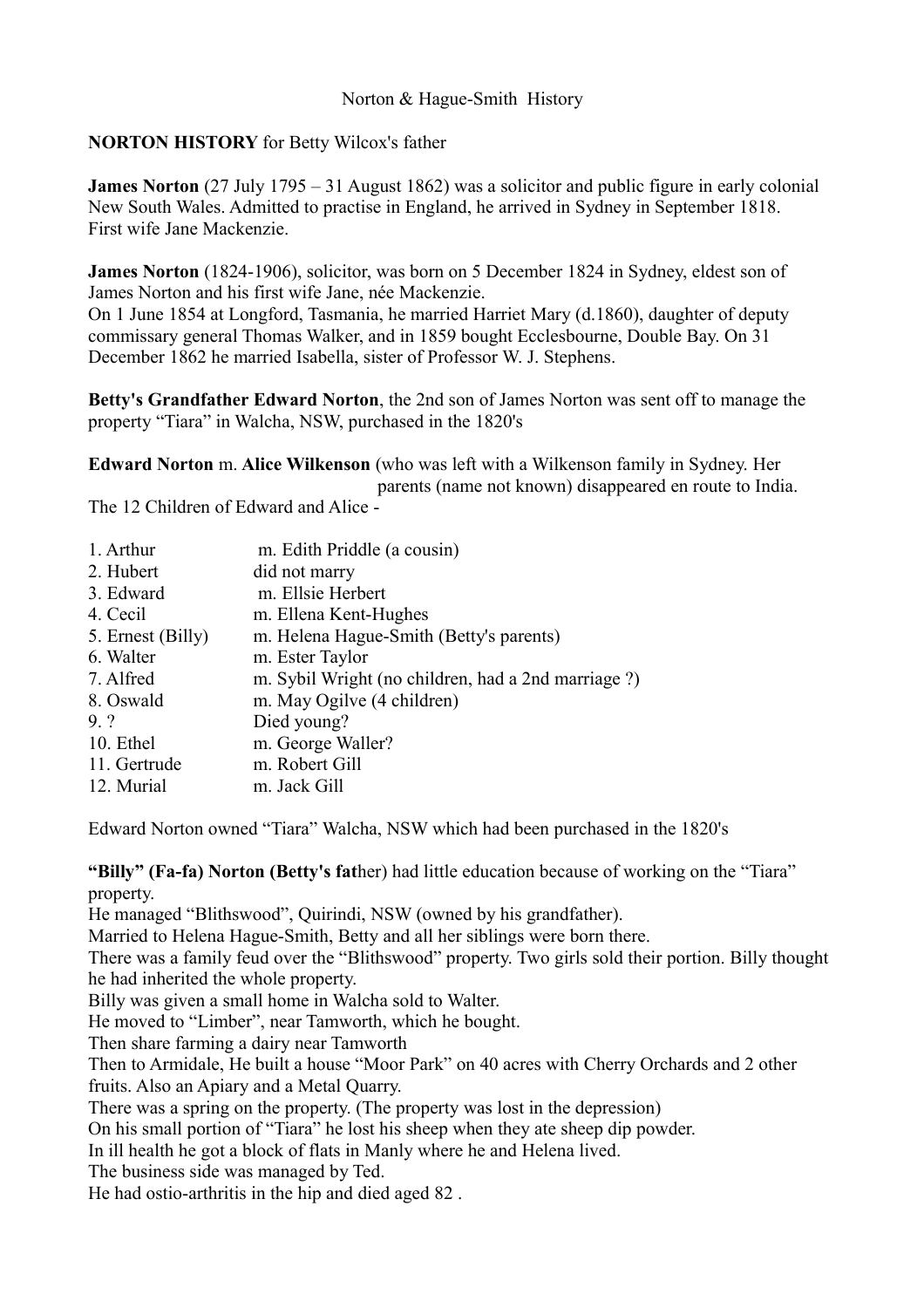# Norton & Hague-Smith History

At one stage he had 2 properties in Elizabeth Bay. The agent who collected the rent went bankrupt. Billy got about 1/- in the pound.

Helena (Nan) lived on her own in a flat at Northwood until about age 83, then lived with Betty.